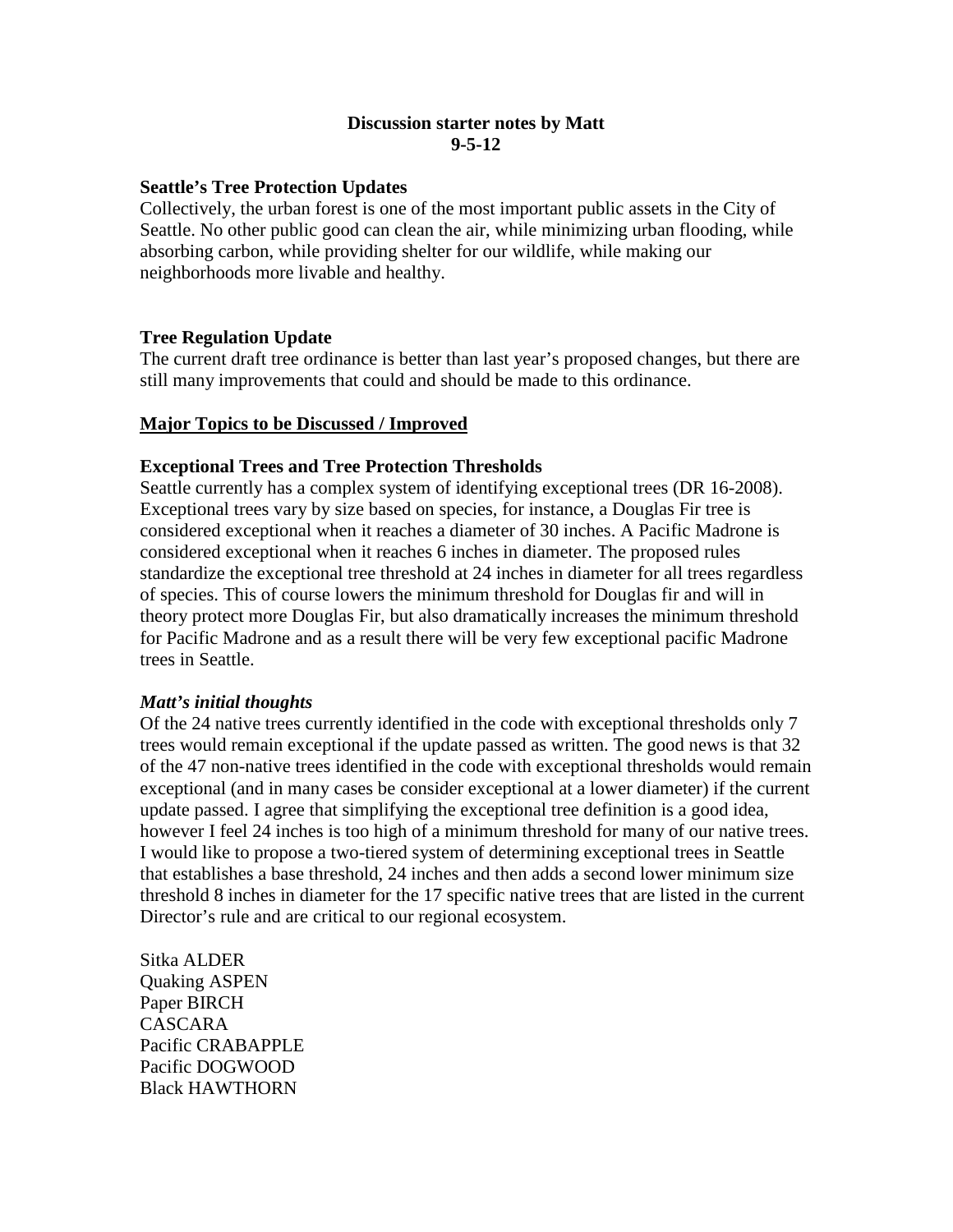MADRONA Dwarf or Rocky Mountain MAPLE Vine MAPLE Oregon White or Garry Oak Lodgepole PINE Shore PINE Western SERVICEBERRY Sitka SPRUCE WILLOW (All native species) Pacific YEW

What is your definition of an exceptional tree?

What do you think is a good base threshold for determining exceptional trees?

Red Alder, Black Cottonwood and Bitter Cherry are never considered exceptional, do you agree?

### **Tree Removal and Recording Requirements**

One of the key improvements of the proposed tree ordinance is the additional of a tree removal recording system. In the current proposal (I think) to remove any tree over 24 inches in diameter you would be required to apply for a tree removal application.

#### *Matt's Initial Thoughts*

I appreciate that the Department of Planning and Development has added the requirement of an application for tree removal, but again I feel the 24 inch threshold is too high of a minimum to effectively monitor the health, diversity and change of the urban forest over time and to ensure trees are removed safely by a qualified professional. Also, I unfortunately, cannot find anywhere in the draft ordinance where it explicitly says there is a permit requirement for lots not undergoing development. What section is it in, what did I miss?

Just like the exceptional tree piece I feel that the city would benefit from a two-tiered system. The first tier would essentially tell the city what you were planning doing and would not require arborist oversight. The second tier would be for larger trees that would need some city oversight to ensure safe removal. Oversight could be based on the amount of tree canopy cover on the lot and how it relates to the goals of the UFMP. If a site is below the goal of the UFMP the private land owner must either, not cut the tree, or ensure mitigations for the tree loss and a plan to achieve the tree canopy goal for that property. There could also be creative ways to achieve the tree canopy cover goals through tree banks or mitigation funds (fee in lieu). Both tiers would allow community groups like Seattle Audubon and the city to provide information to the homeowner to hopefully convince them to save the tree if possible.

Where should the two-tiered permit system split occur?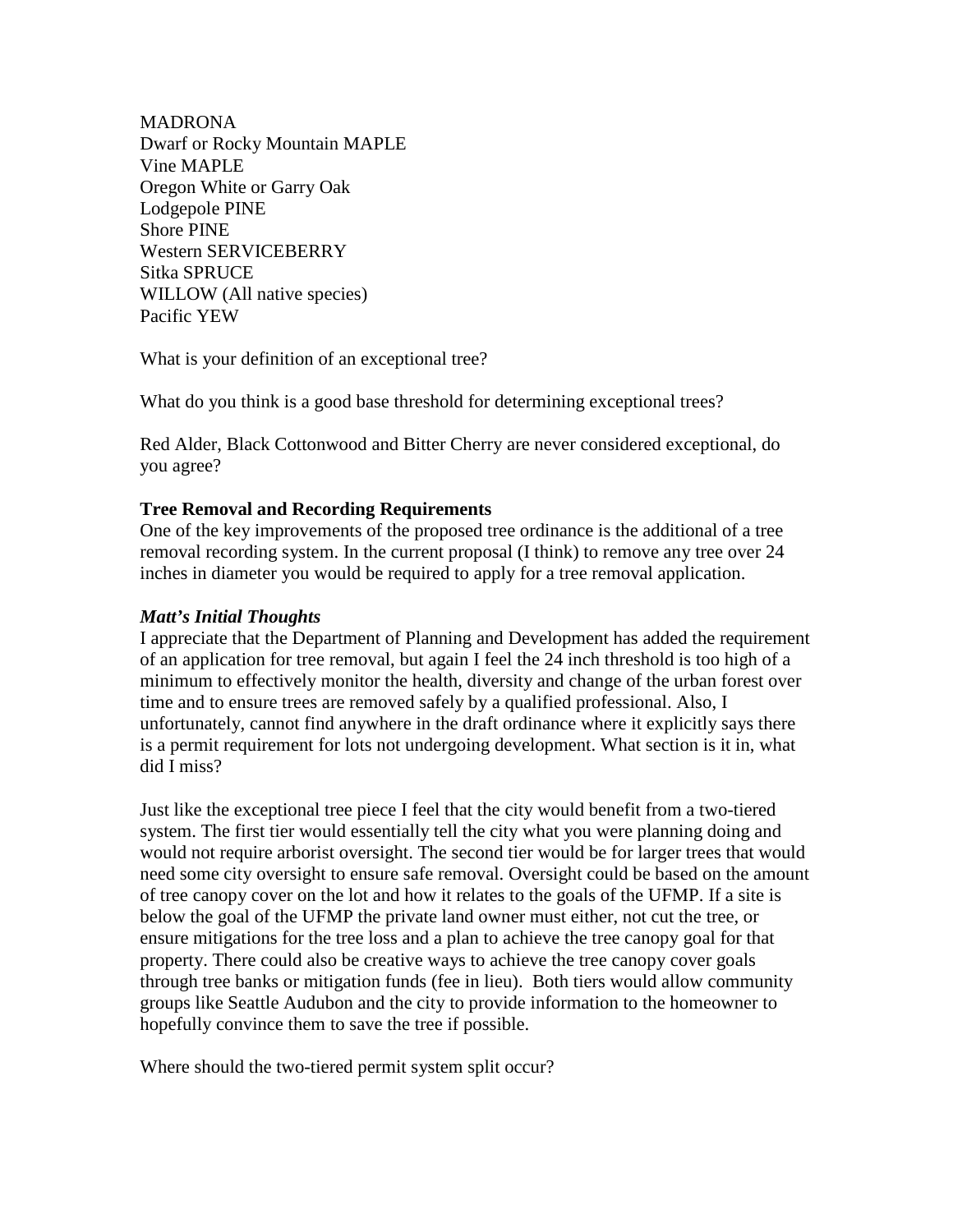Can we do an i-Tree query to determine where the most appropriate threshold diameter would fall?

## **Wildlife Habitat and Tree Groves**

The current Seattle tree ordinance has a provision for identifying and protecting tree groves but the new proposed ordinance removes any protection for groves.

## *Matt's Initial Thoughts*

Groves are critical to wildlife and habitat and obviously I feel protections need to be put back in to protect groves. However, I also would like to see stronger provisions for identifying and protecting wildlife habitat in general. Greenbelts, wildlife corridors, riparian areas are all vital to our quality of life and our urban wildlife. Many of these elements do get protected under the Environmental Critical Areas Ordinances, but I feel we need top be more explicit in what we want to protect and why.

How can we best protect tree groves? What is your definition of a tree grove?

## **Tree Mitigation and Mitigation Funding**

One of the weakest and least defined elements of the proposed ordinance is how do we mitigate for the inevitable loss of trees? There is a 50% fee in lieu opportunity for SF homeowners to meet their post development tree density credits, but nowhere in the ordinance is there mention of how to mitigate for tree cutting, especially of the trees that have been identified as exceptional.

# *Matt's Initial Thoughts*

I agree with the DPD that we cannot make a private homeowner plant trees on their property as mitigation for cutting trees. Simply put, if a homeowner does not want a tree they will let it die. However, this does not mean we cannot create a tree mitigation fund or come up with other creative ways to ensure no net loss of tree canopy. I propose the creation of at least two tree mitigation funds. One focused on maintenance of our urban forest (using the existing Green Seattle Partnership program) and one dedicated to planting new trees (using the existing Trees for Neighborhoods program). There has also been some discussion that SF homeowners who already have significant tree canopy (>33%) might take a greater share of burden in protecting trees. Mitigation should take into account the current tree canopy cover on the lot. I would propose that in residential context if the lot is above 33% tree canopy cover and removing the tree would not lower the canopy cover below 33% then there is no mitigation required. If the lot is below 33% or cutting the tree would lower the lot below 33% then there would need to be mitigation in the following manner

- 1:1 diameter replacement for non-exceptional trees in SF lots not under going development.
- 2:1 diameter replacement for exceptional trees in SF lots not under going development.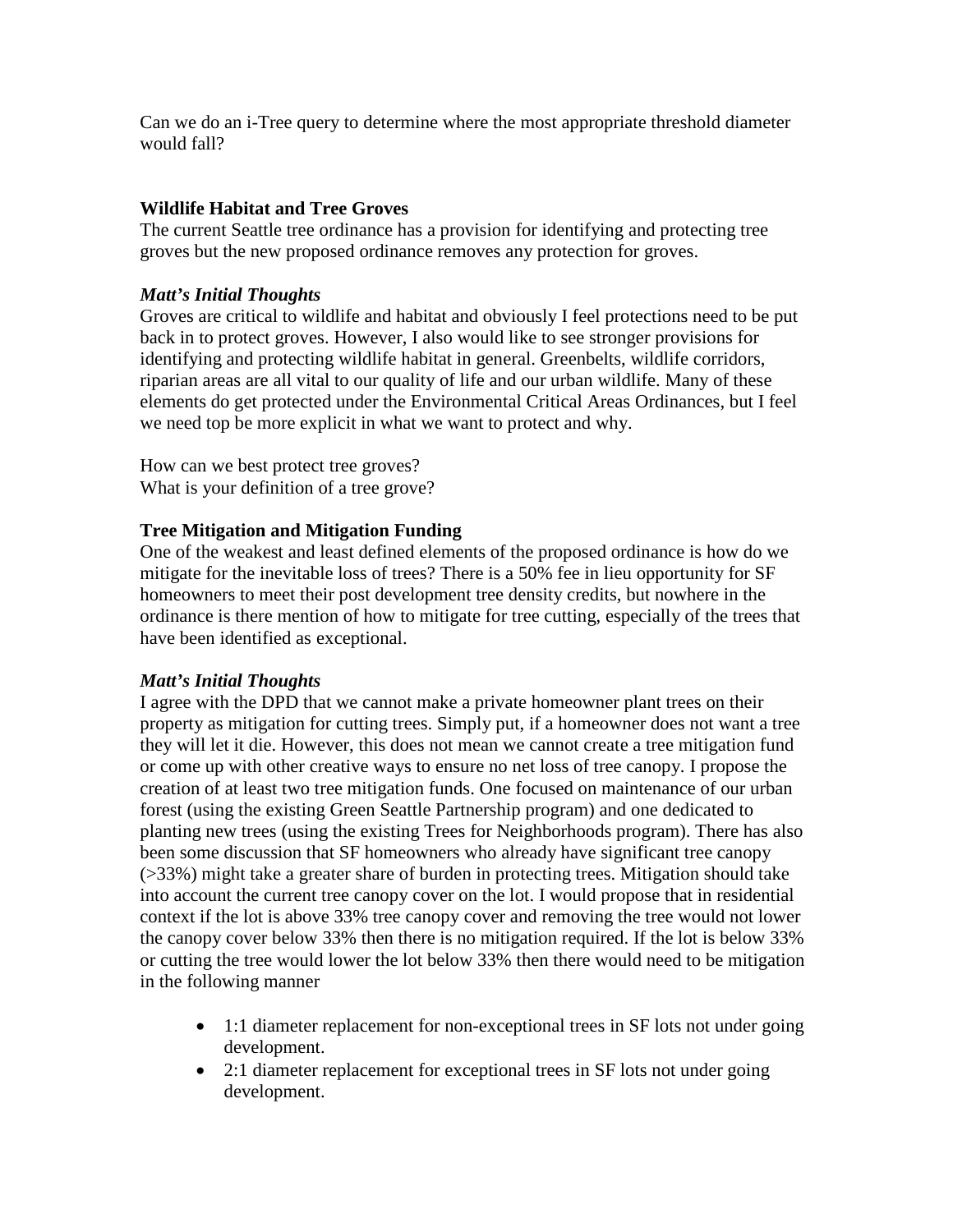Also, in all circumstances I would propose the following mitigation

- 4:1 replacement for tree groves and exceptional conifer trees in all circumstances, development or non-development, and is not tied to the tree canopy cover goals because of the high value of the trees and scarcity of the tree asset under threat.
- Fee in Lieu is an alternative in all cases, but I am not sure DPD's \$200 a diameter inch is a good value, that would be \$4,800 for removing an exceptional 24 inch tree. I think I heard other City's charged \$300 a diameter inch, which obviously would make a 24" exceptional tree replacement cost \$7,200. Portland requires extra \$ for maintenance costs as well. Money for the three year establishment phase is probably a good idea.

What mitigation would you propose to ensure no net loss of trees? I would also propose that the mitigation funds be set up to support the Green Seattle Partnership and the Tree for Neighborhoods programs.

The final issue is how the City would manage trees and is there a need for a single tree department. My personal view is that this is a complex issue (aren't they all?) and we need to not only study the issue but understand the alternatives/opportunities for different management scenarios. For this reason I personally feel it should not be part of the ordinance but a longer discussion with Council and Mayor once we get the Ordinance passed.

# **Ordinance Review Page by Page**

The bottom line is that after reading this ordinance several times I have no clue if it will even get us close to our canopy goals. I think it would be good if Central staff conducts a serious of on-the-ground tests, like the one I did below for the tree credits to see what the effectiveness of this ordinance might be. Below are some of my questions / comments in a page for page analysis of the proposed ordinance.

Page 9, "Trees 24 inches in diameter or greater that could not be otherwise removed under Chapter 25.09 may not be removed as part of an issued building or grading permit unless:

- *Focuses on tree removal not retention*
- *Creates the checklist for developers if I want to remove the tree go down the list until I find the action that allows me to cut the tree*

Page 10, "1. the maximum lot coverage permitted on the site according to section 23.44.010 (35% of lots  $> = 5,000$  (1,750) OR 1,000 + 15% (1,450) of lot area for those <5,000. cannot be achieved without extending into the tree protection area, as determined in section 23.86.038 (tree dripline or formula, which ever is larger and there are allowances to reduce this min area); or"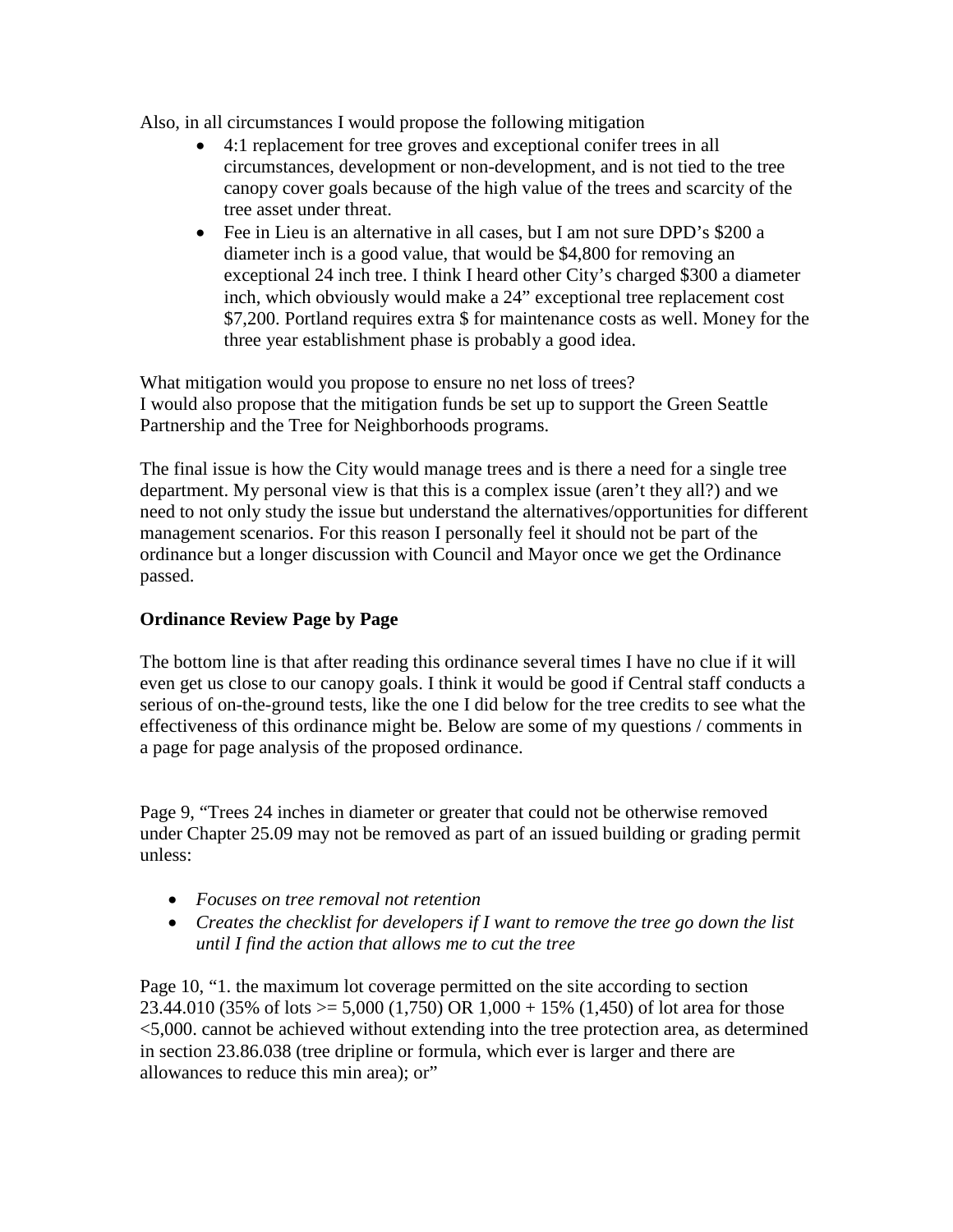- *Very complex statement, need to reference section 23.44 for lot coverage AND section 23.86 on what constitutes a tree protection area before you can even start to evaluate.*
- *23.44.010 is current unchanged code and 23.86.038 is new code in this update*
- *Another loop hole created in the document, you do not need to save the tree if you cannot get your lot coverage. Need to do an analysis on various lots in the city and various zoning to see exactly how many trees are going to be saved. After looking at 23.44 it appears this is only for SF lot coverage and the coverage's are not that bad (still more than ½ the lot in most cases will not be structures), but again we need the analysis to understand fully the city's situation.*
- *So all 24" inch trees on non SF development need to be saved unless it would result in a structure being less than 15' wide.*

Page 10: Tree Density "1. a tree density of one point per 200 square feet, excluding the first 2,000 square feet is required for any development: one or more new dwelling units, 4,000 new square feet of non-residential use and expanding surface parking by 20 parking spaces or more.

- *How does this standard credit system ensure the variable tree canopy cover goals stated in the UFMP?*
- At first glance there seems to be a large discrepancy from saving trees or planting *new trees. Seems like you have to plant way too many trees in a SF development situation, but if you save 1 large tree you don't have to plant any trees*
- *What alternatives to tree credits were explored?*
- *And does this standard truly apply to non-residential development*

Page 12: "the designated tree protection area shall remain undeveloped for the remainder of the life of the structure, and a permanent covenant stating this requirement shall be recorded with King County."

• *Good language*

Page 12;

• *Add a number 7: If protected tree dies within 5 years of construction, developer will be responsible for replacement costs of a new tree and maintenance cost for three years to ensure new tree establishment.* 

# Page 13; Green factor

- *Different factors for different zoning, how can we tell if green factor will achieve the tree canopy cover goals we are trying to achieve*
- *I assume that the tree density requirement in the ordinance above does NOT apply if a developer decides to undertake green factor, but this is not explicit in the code. If a developer did green factor 100% with trees what would be the tree*